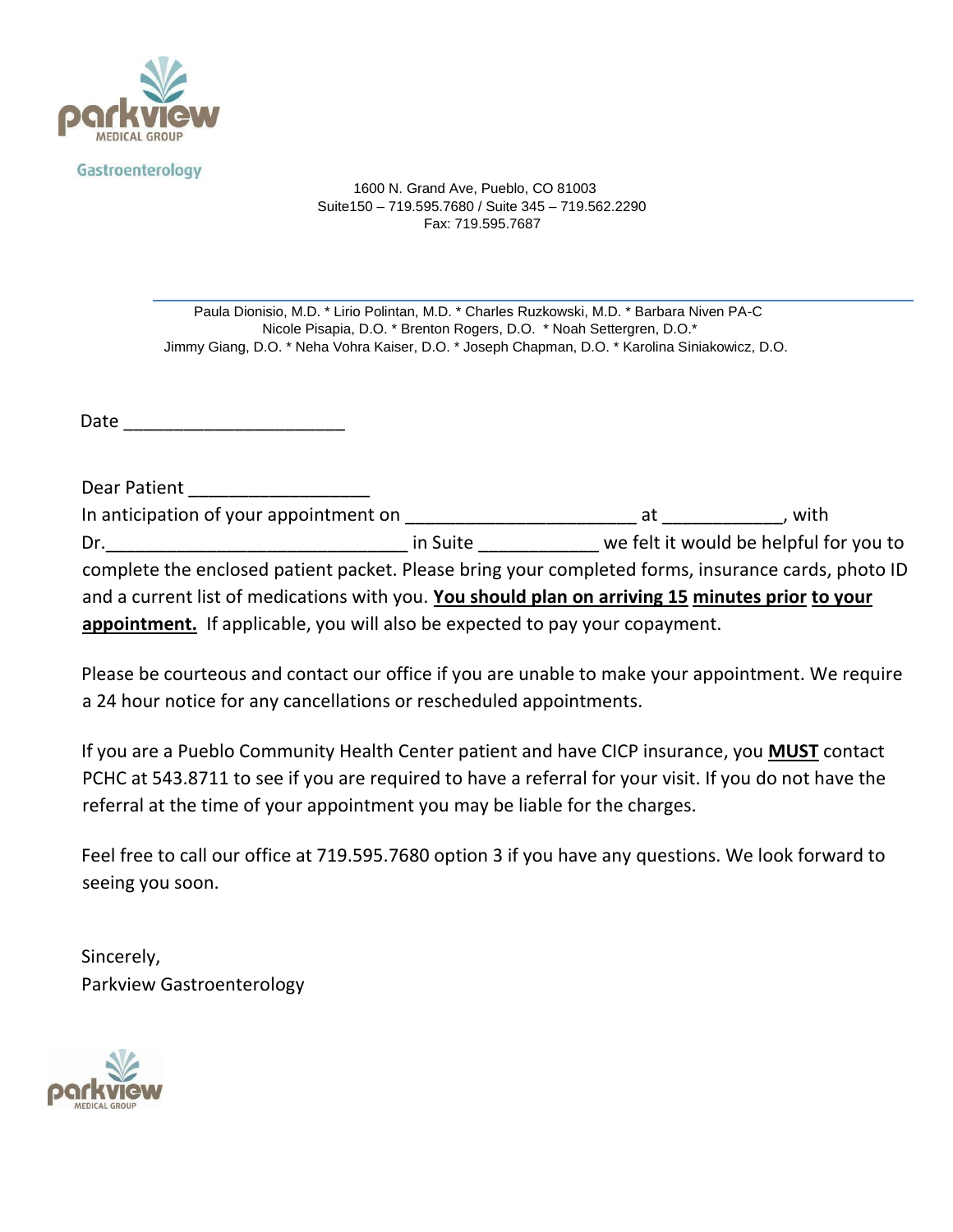#### **Patient Information**

| Last                                                  |            | First                              |                                                                                                                      |                                   | MI             |          |
|-------------------------------------------------------|------------|------------------------------------|----------------------------------------------------------------------------------------------------------------------|-----------------------------------|----------------|----------|
| Address: _____                                        |            |                                    |                                                                                                                      |                                   |                |          |
| Street                                                |            |                                    | City/State                                                                                                           |                                   | ZipCode Phone: |          |
| Main/Home                                             | Main/Cell  |                                    | Main/Work                                                                                                            | EX                                |                |          |
| Date of Birth: $\sqrt{2}$                             |            | Social Security #: _________---__- | <b>ARCHITECT</b>                                                                                                     | Marital Status: M / W / D / S     | Sex: M/F       |          |
|                                                       |            |                                    | $^{\textregistered}$                                                                                                 | Primary                           | Care           |          |
|                                                       |            | Phone:                             | <u> 1989 - Johann John Stein, market französischer Kanadischer Kanadischer Kanadischer Kanadischer Kanadischer K</u> | Main                              | Pharmacy:      |          |
|                                                       |            | Phone: (                           |                                                                                                                      |                                   |                |          |
| <b>Patient Employer Information</b>                   |            |                                    |                                                                                                                      |                                   |                | Address: |
|                                                       |            |                                    | Employer Phone: (                                                                                                    |                                   |                |          |
| Street                                                | City/State |                                    | ZipCode                                                                                                              | Main/Work                         |                |          |
|                                                       |            |                                    |                                                                                                                      |                                   |                |          |
| In Case of Emergency Notification                     |            |                                    |                                                                                                                      |                                   |                |          |
| Name: ______________                                  |            |                                    |                                                                                                                      |                                   |                |          |
| Last                                                  |            | First                              |                                                                                                                      |                                   | MI             |          |
| Address:                                              |            |                                    |                                                                                                                      |                                   |                |          |
| <b>Street</b>                                         |            |                                    | City/State                                                                                                           |                                   | ZipCode        | Phone:   |
|                                                       |            |                                    |                                                                                                                      |                                   |                |          |
|                                                       | Main/Home  | Main/Cell                          |                                                                                                                      | Main/Work                         | EX             |          |
|                                                       |            |                                    |                                                                                                                      |                                   |                |          |
| <b>Responsible Party</b><br>Name: ___________<br>Last |            | First                              |                                                                                                                      |                                   | MI             |          |
| Address: ___                                          |            |                                    |                                                                                                                      |                                   |                |          |
| Street                                                |            |                                    | City/State                                                                                                           |                                   | ZipCode        | Phone:   |
|                                                       |            |                                    |                                                                                                                      |                                   |                |          |
|                                                       | Main/Home  | Main/Cell                          |                                                                                                                      | Main/Work                         | EX             |          |
| Address: ____________                                 |            |                                    |                                                                                                                      | Employer Phone: (_____) _________ |                |          |
| Street                                                |            | City/State                         | Zip Code                                                                                                             |                                   | Main/Work      |          |
| <b>Insurance Information</b>                          |            |                                    |                                                                                                                      |                                   |                |          |
| Primary Insurance: __________                         |            |                                    |                                                                                                                      |                                   |                |          |
| Policy Holder Name: ______________                    |            |                                    |                                                                                                                      |                                   |                |          |
|                                                       |            |                                    | Member #: ____________________________Group #: _________________________________                                     |                                   |                |          |
|                                                       |            |                                    |                                                                                                                      |                                   |                |          |
|                                                       |            |                                    |                                                                                                                      |                                   |                |          |

I authorize treatment of the person named above and agree to pay all fee and changes for such treatment. I understand that all charges are due and payable at the time of service. I am also aware that if insurance does not cover services, I am responsible for all charges. I authorize payment of insurance benefits directly to Parkview Gastroenterology. I authorize release of medical information needed to complete insurance company claim inquires, quality assurance and utilization management activities.

**Signature:** \_\_\_\_\_\_\_\_\_\_\_\_\_\_\_\_\_\_\_\_\_\_\_\_\_\_\_\_\_\_\_\_\_\_\_\_\_\_\_\_\_\_\_\_\_\_\_\_\_\_\_\_\_**Date:**\_\_\_\_\_\_\_\_\_\_\_\_\_\_

| .<br>₩.<br>υαισ. |  |
|------------------|--|
|                  |  |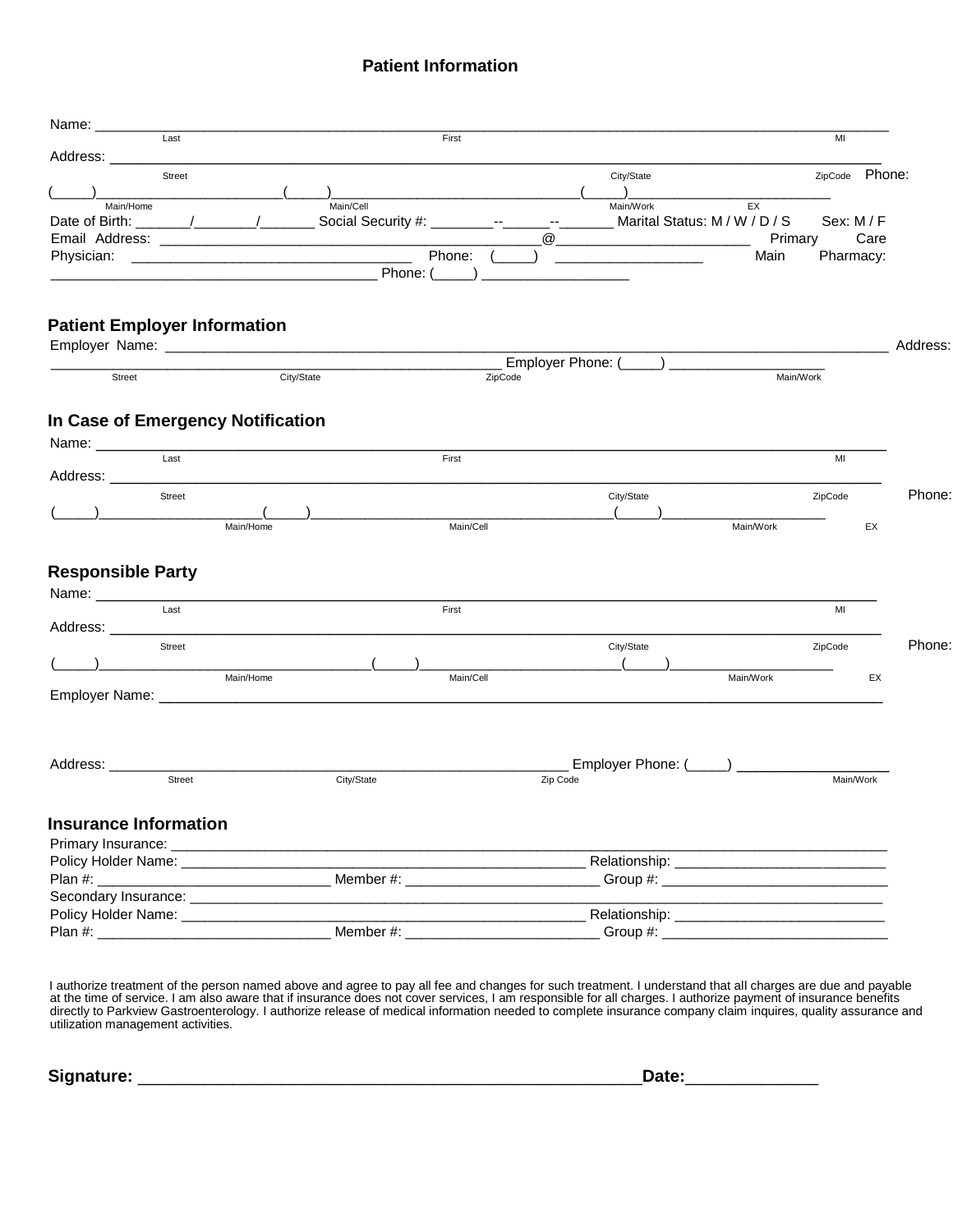

### **PARKVIEW GASTROENTEROLOGY**

1600 N. Grand Ave, Pueblo, CO 81003 Suite150 - (719)595-7680 / Suite 345 - (719)562-2290 Fax: 719.595.7687

Paula Dionisio, M.D. \* Lirio Polintan, M.D. \* Charles Ruzkowski, M.D. \* Barbara Niven PA-C Nicole Pisapia, D.O. \* Brenton Rogers, D.O. \* Noah Settergren, D.O. Jimmy Giang, D.O. \* Neha Vohra Kaiser, D.O. \* Joseph Chapman, D.O. \* Karolina Siniakowicz, D.O.

Effective April 14, 2003 federal privacy law limited our ability to disclose your health information to others, including to your **family members**. The privacy law now requires that every adult person must give written authorization before we may disclose your health or medical information to another person, including **family members** such as a **spouse**.

If you would like us to disclose your health and medical information to anyone besides yourself, please complete the following:

I, \_\_\_\_\_\_\_\_\_\_\_\_\_\_\_\_\_\_\_\_\_\_\_\_\_\_\_\_\_\_\_\_\_\_\_\_\_\_\_\_\_\_\_\_\_\_, \_\_\_\_\_\_\_\_\_\_\_\_\_\_\_\_\_\_\_\_\_\_,

**Patient name Date of Birth Patient name Date of Birth Date of Birth Date of Birth** 

authorize you to disclose information as needed to the following individual(s):

| (1)     |              |
|---------|--------------|
| Name    | Relationship |
| Address | Phone        |
| (2)     |              |
| Name    | Relationship |
| Address | Phone        |
| (3)     |              |
| Name    | Relationship |
| Address | Phone        |

\_\_\_\_\_\_\_\_\_\_\_\_\_\_\_\_\_\_\_\_\_\_\_\_\_\_\_\_\_\_\_\_\_\_\_\_\_\_\_\_\_\_\_\_\_\_\_\_\_\_\_\_\_\_\_\_\_\_\_\_\_\_\_\_\_\_\_\_\_\_\_\_\_\_\_\_\_\_\_\_\_\_\_\_\_\_\_\_\_\_\_\_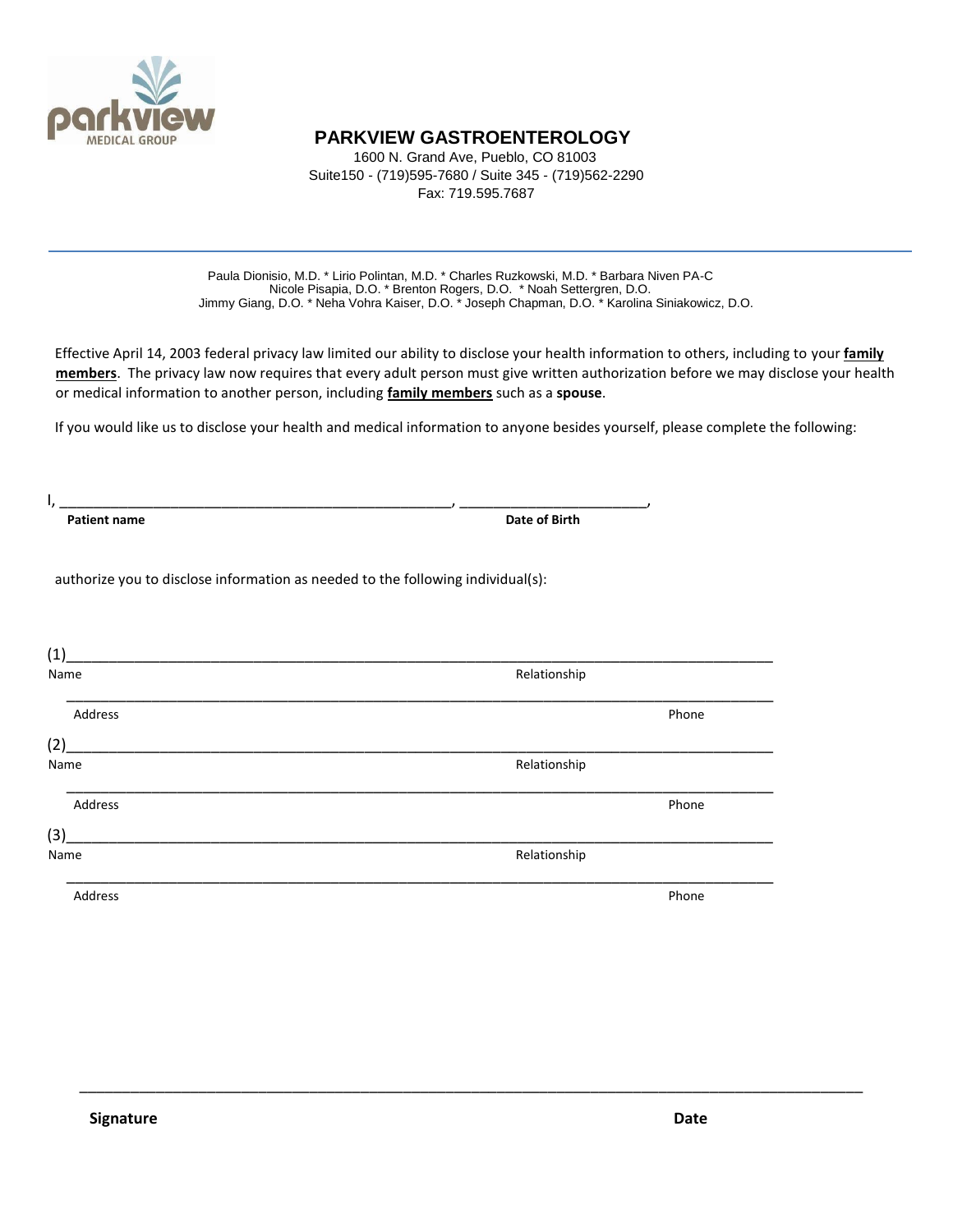

## Patient Portal

Access your own personal Patient Portal online:

<https://health.eclinicalworks.com/Parkview>

Patient Name: \_\_\_\_\_\_\_\_\_\_\_\_\_\_\_\_\_\_\_\_\_\_\_\_\_\_\_\_\_\_\_\_\_\_\_\_\_\_\_\_\_\_\_\_\_\_

(Please Print Clearly)

Yes, I would like to be Web Enabled

Preferred Email Address: \_\_\_\_\_\_\_\_\_\_\_\_\_\_\_\_\_\_\_\_\_\_\_\_\_\_\_\_\_\_\_\_\_\_\_\_\_\_

(Please Print Clearly)

- No, I would not like to be Web Enabled
- I do not have an email
- I do not want to share my email  $\Box$  Other  $\Box$

Signature: \_\_\_\_\_\_\_\_\_\_\_\_\_\_\_\_\_\_\_\_\_\_\_\_\_\_\_\_\_\_\_\_\_\_\_\_\_\_\_\_\_\_\_\_\_\_\_\_\_\_\_\_\_\_\_

discussion of the contract of the contract of the contract of the contract of the contract of the contract of the contract of the contract of the contract of the contract of the contract of the contract of the contract of

\*The Patient Portal is secured by Secure Sockets Layer SSL which is the standard security technology for creating an encrypted link between a web server and a browser. This ensures that all data passed between you and your provider remains private and integral.\*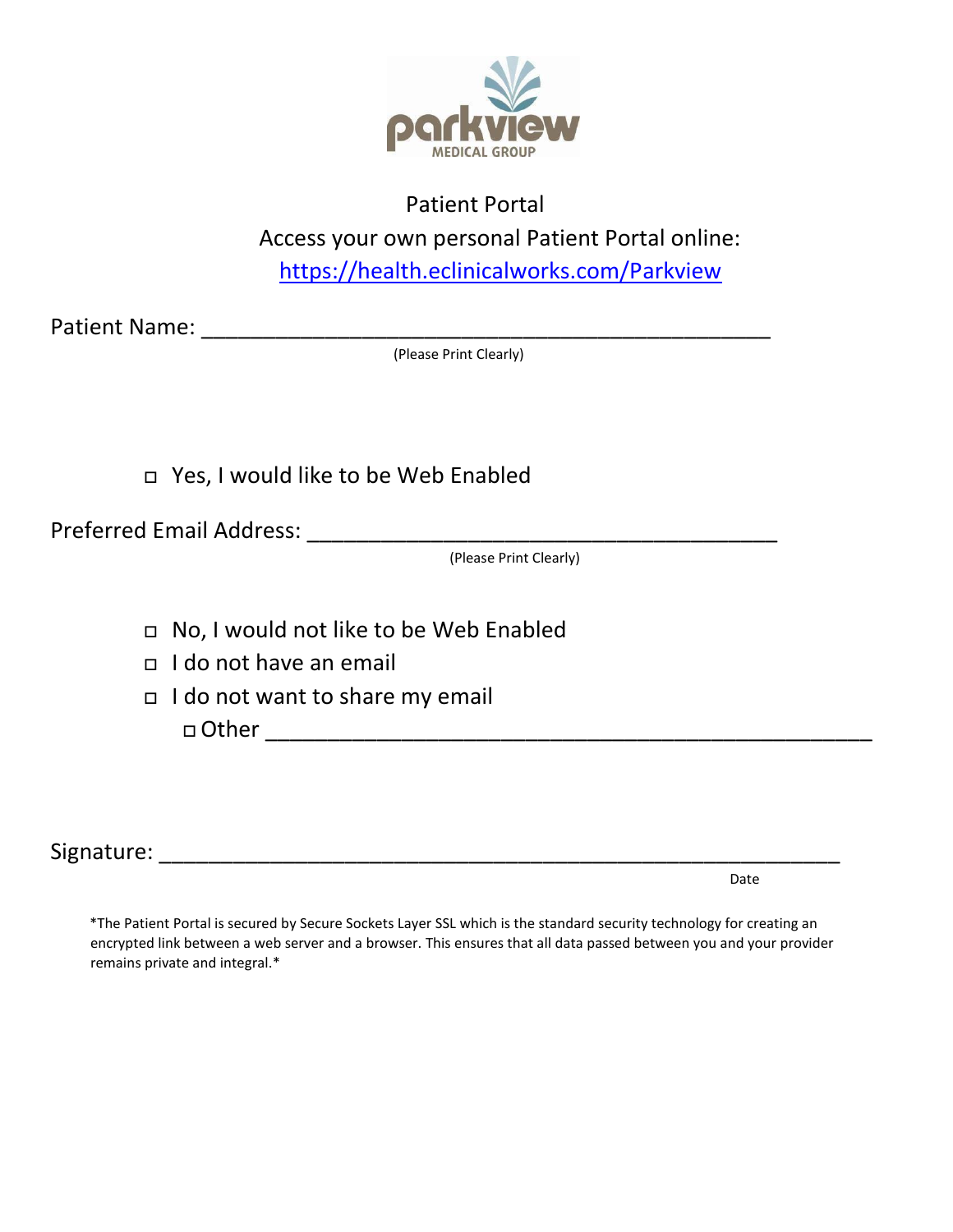

Parkview Gastroenterology

| <b>Dotic</b>           |               |                               |  |
|------------------------|---------------|-------------------------------|--|
| <b>DOE</b>             | $\sim$<br>1uc | Referring<br>Provider/P(<br>٠ |  |
| Reason<br>visit<br>TOI |               |                               |  |

Hep A Vaccine: \_\_\_\_\_\_\_\_\_\_\_\_ Hep B Vaccine: \_\_\_\_\_\_\_\_\_\_\_ TB Skin Test: \_\_\_\_\_\_\_\_\_\_\_

| Please list ALL medications you are currently taking including aspirin and over the counter medications, vitamins, and herbs. |  |  |  |  |  |  |
|-------------------------------------------------------------------------------------------------------------------------------|--|--|--|--|--|--|
|-------------------------------------------------------------------------------------------------------------------------------|--|--|--|--|--|--|

| Medicine                                | Dose / Frequency                                                                          | Condition | How Long On Medication |
|-----------------------------------------|-------------------------------------------------------------------------------------------|-----------|------------------------|
|                                         |                                                                                           |           |                        |
|                                         |                                                                                           |           |                        |
|                                         |                                                                                           |           |                        |
|                                         |                                                                                           |           |                        |
|                                         |                                                                                           |           |                        |
|                                         |                                                                                           |           |                        |
|                                         |                                                                                           |           |                        |
|                                         |                                                                                           |           |                        |
|                                         |                                                                                           |           |                        |
|                                         |                                                                                           |           |                        |
|                                         |                                                                                           |           |                        |
|                                         |                                                                                           |           |                        |
|                                         |                                                                                           |           |                        |
|                                         |                                                                                           |           |                        |
|                                         |                                                                                           |           |                        |
|                                         |                                                                                           |           |                        |
|                                         |                                                                                           |           |                        |
| Please list all allergies and reaction: | Do you take COUMADIN / WARFARIN or any other prescription blood thinner? Yes ____ No ____ |           | Allergies:             |

\_\_\_\_\_\_\_\_\_\_\_\_\_\_\_\_\_\_\_\_\_\_\_\_\_\_\_\_\_\_\_\_\_\_\_\_\_\_\_\_\_\_\_\_\_\_\_\_\_\_\_\_\_\_\_\_\_\_\_\_\_\_\_\_\_\_\_\_\_\_\_\_\_\_\_\_\_\_\_\_\_\_\_\_\_\_\_\_

Please list ALL past surgeries, illness and hospitalizations:

| If you have had any of the following procedures please indicate when: EGD: _____ |               | Colonoscopy:       |  |
|----------------------------------------------------------------------------------|---------------|--------------------|--|
| Sigmoidoscopy: __________ Upper GI X-Ray:                                        | Barium Enema: | Stool Guiac Study: |  |

\_\_\_\_\_\_\_\_\_\_\_\_\_\_\_\_\_\_\_\_\_\_\_\_\_\_\_\_\_\_\_\_\_\_\_\_\_\_\_\_\_\_\_\_\_\_\_\_\_\_\_\_\_\_\_\_\_\_\_\_\_\_\_\_\_\_\_\_\_\_\_\_\_\_\_\_\_\_\_\_\_\_\_\_\_\_\_\_ \_\_\_\_\_\_\_\_\_\_\_\_\_\_\_\_\_\_\_\_\_\_\_\_\_\_\_\_\_\_\_\_\_\_\_\_\_\_\_\_\_\_\_\_\_\_\_\_\_\_\_\_\_\_\_\_\_\_\_\_\_\_\_\_\_\_\_\_\_\_\_\_\_\_\_\_\_\_\_\_\_\_\_\_\_\_\_\_

\_\_\_\_\_\_\_\_\_\_\_\_\_\_\_\_\_\_\_\_\_\_\_\_\_\_\_\_\_\_\_\_\_\_\_\_\_\_\_\_\_\_\_\_\_\_\_\_\_\_\_\_\_\_\_\_\_\_\_\_\_\_\_\_\_\_\_\_\_\_\_\_\_\_\_\_\_\_\_\_\_\_\_\_\_\_\_\_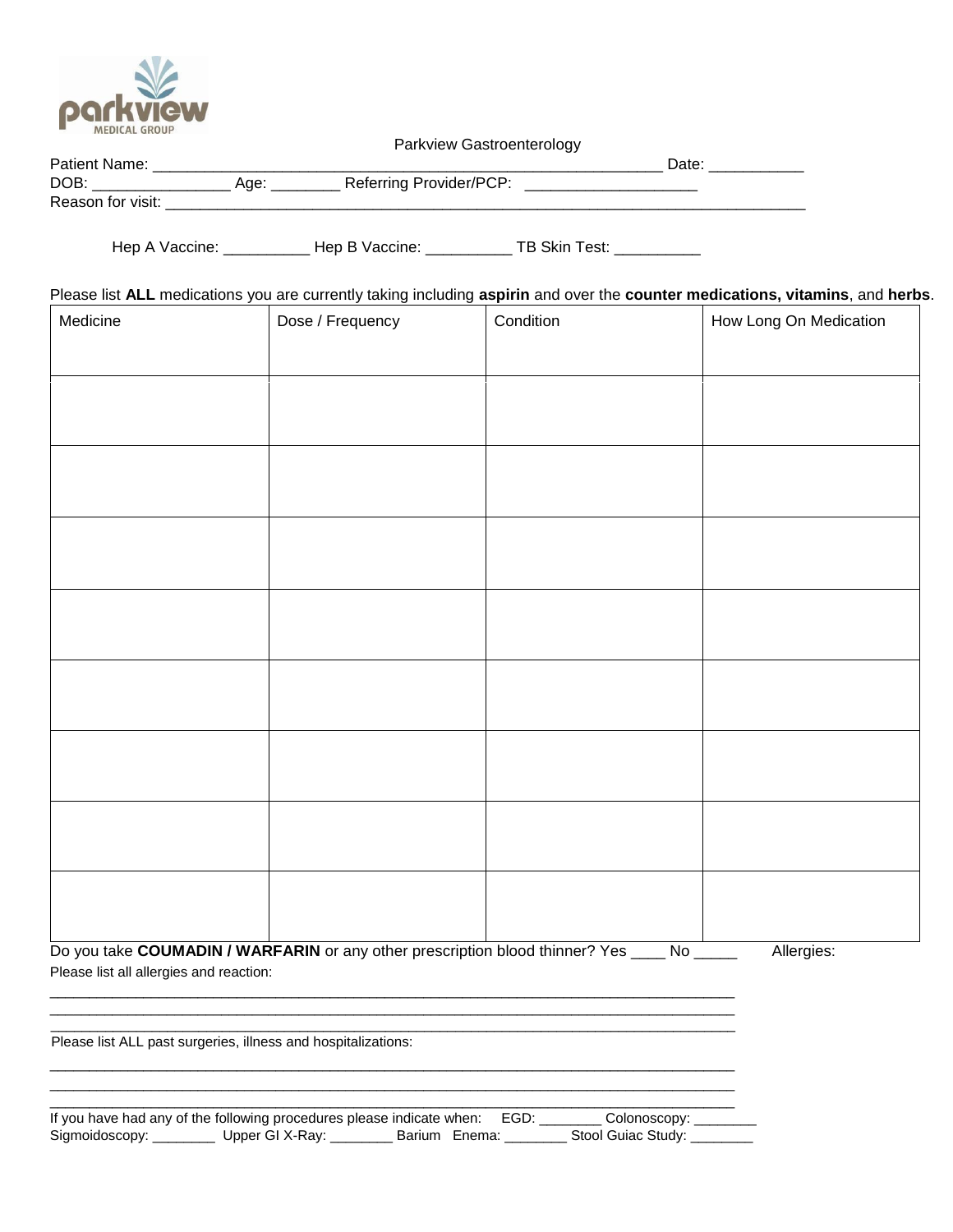

Parkview Gastroenterology

# **Social History**

|                                                                                                                                                                 |                         | Marital Status: Single / Married / Divorced / Widowed Occupation: __________________________________ |                                         |              |
|-----------------------------------------------------------------------------------------------------------------------------------------------------------------|-------------------------|------------------------------------------------------------------------------------------------------|-----------------------------------------|--------------|
| How many people live in the home: _________# of Children ________                                                                                               |                         |                                                                                                      |                                         |              |
| now many people live in the nome: ___________# or Gilliuren __________<br>Smoking History: Never / Quit/YR_________YES / #of pks per day ________#yrs _________ |                         |                                                                                                      |                                         |              |
| Alcohol use: NONE / RARE / Quit/YR ___________ YES/amount per week ________                                                                                     |                         |                                                                                                      |                                         |              |
| Nasal Cocaine use: YES / NO IV Drug use YES / NO Last used (YR) Tattoos: YES / NO                                                                               |                         |                                                                                                      |                                         |              |
| Blood Transfusion: YES / NO (year ____) Body Piercings: YES / NO Exercise: YES / NO Coffee: YES                                                                 |                         |                                                                                                      |                                         |              |
| / NO If yes how many cups per day? _____                                                                                                                        |                         |                                                                                                      |                                         |              |
|                                                                                                                                                                 |                         |                                                                                                      |                                         |              |
| Do you use oxygen at home? YES / NO If YES How many liters?                                                                                                     |                         |                                                                                                      |                                         |              |
| Have you been told that you need antibiotics prior to dental procedures?                                                                                        |                         |                                                                                                      | YES / NO Do                             |              |
| you have hearing aids?                                                                                                                                          |                         |                                                                                                      | YES / NO Do you                         |              |
| have dentures, partials or any loose teeth?                                                                                                                     |                         |                                                                                                      | YES / NO Do you                         |              |
| require any special equipment or have special needs?                                                                                                            |                         |                                                                                                      | YES / NO Do you                         |              |
| use contraceptives?                                                                                                                                             |                         |                                                                                                      | YES / NO                                |              |
| <b>WOMAN ONLY:</b> Could you be pregnant? YES / NO Last menstrual period: ___________                                                                           |                         |                                                                                                      |                                         |              |
|                                                                                                                                                                 |                         |                                                                                                      |                                         |              |
| <b>Personal and Family History</b>                                                                                                                              |                         |                                                                                                      |                                         |              |
| Circle ALL that Apply and Note S=Self M=Mother F=Father SB=Sister/Brother                                                                                       |                         |                                                                                                      | C=Child                                 |              |
| COLON CANCER LIVER DISEASE/FAILURE LEUKEMIA                                                                                                                     |                         |                                                                                                      | <b>STROKE</b>                           |              |
| COLON POLYPS HEART DISEASE                                                                                                                                      |                         | LYMPHOMA PANIC ATTACK                                                                                |                                         |              |
| COLITIS / CROHN'S HIGH BLOOD PRESSURE BREAST CANCER ALCOHOLISM                                                                                                  |                         |                                                                                                      |                                         |              |
| ANXIETY / DEPRESSION CELIAC SPRUE                                                                                                                               |                         | EMPHYSEMA UTERINE CANCER                                                                             |                                         |              |
| <b>ACID REFLUX</b><br><b>ASTHMA</b>                                                                                                                             |                         | OVARIAN CANCER DRUG ABUSE                                                                            |                                         |              |
| PEPTIC ULCER / HPYLORI CYSTIC FIBROSIS                                                                                                                          |                         | <b>CERVICAL CANCER STD's</b>                                                                         |                                         |              |
| GALLSTONES SLEEP APNEA                                                                                                                                          |                         | <b>KIDNEY DISEASE</b>                                                                                | HIV / AIDS                              |              |
| <b>PANCREATITIS</b>                                                                                                                                             | <b>TUBERCULOSIS</b>     | <b>DIABETES</b>                                                                                      | PANCREATIC CANCER                       |              |
| <b>HEMACHROMATOSIS</b>                                                                                                                                          |                         | SEIZURE / EPILEPSY ANEMIA                                                                            |                                         |              |
| ESOPHAGEAL CANCER BLEEDING DISORDER                                                                                                                             |                         | <b>MIGRAINES</b>                                                                                     | <b>HEP A/B/C</b>                        |              |
| AIZHEIMER'S DEMENTIA ANESTHESIA REACTION OTHER__________________________________                                                                                |                         |                                                                                                      |                                         |              |
| Circle ALL Symptoms YOU CURRENTLY have OR have had in the past                                                                                                  |                         |                                                                                                      |                                         |              |
| <b>WEIGHT LOSS</b>                                                                                                                                              | <b>COUGH</b>            | <b>FREQUENT URINATION</b>                                                                            |                                         |              |
| FEVER / CHILLS                                                                                                                                                  | SHORTNESS OF BREATH     | ARTHRITIS / JOINT PAIN                                                                               | <b>MEMORY LOSS</b><br><b>DEPRESSION</b> |              |
| NOSE BLEEDS                                                                                                                                                     | <b>HEART BURN</b>       | NEW OR CHRONIS RASH                                                                                  | <b>ANXIETY</b>                          |              |
| <b>HOARSENESS</b><br>NAUSEA / VOMITING                                                                                                                          | <b>HEADACHES</b>        | <b>HOT/COLD SENSITIVITY</b>                                                                          | <b>CHEST PAIN</b>                       | DIFFICULTY / |
| SWALLOWING<br><b>SEIZURES</b>                                                                                                                                   | <b>EXCESSIVE THIRST</b> |                                                                                                      |                                         |              |
| <b>IRREGULAR HEART BEAT</b>                                                                                                                                     | PAIN w/SWALLOWING       | SWELLING ANKLES / LEGS                                                                               | <b>EASY BRUISING</b>                    |              |
| <b>DIARRHEA</b>                                                                                                                                                 | <b>ABDOMINAL PAIN</b>   | <b>CONSTIPATION</b>                                                                                  | <b>BLOOD IN STOOL</b>                   |              |
| <b>OTHER: __________________________</b>                                                                                                                        |                         |                                                                                                      |                                         |              |
|                                                                                                                                                                 |                         |                                                                                                      |                                         |              |